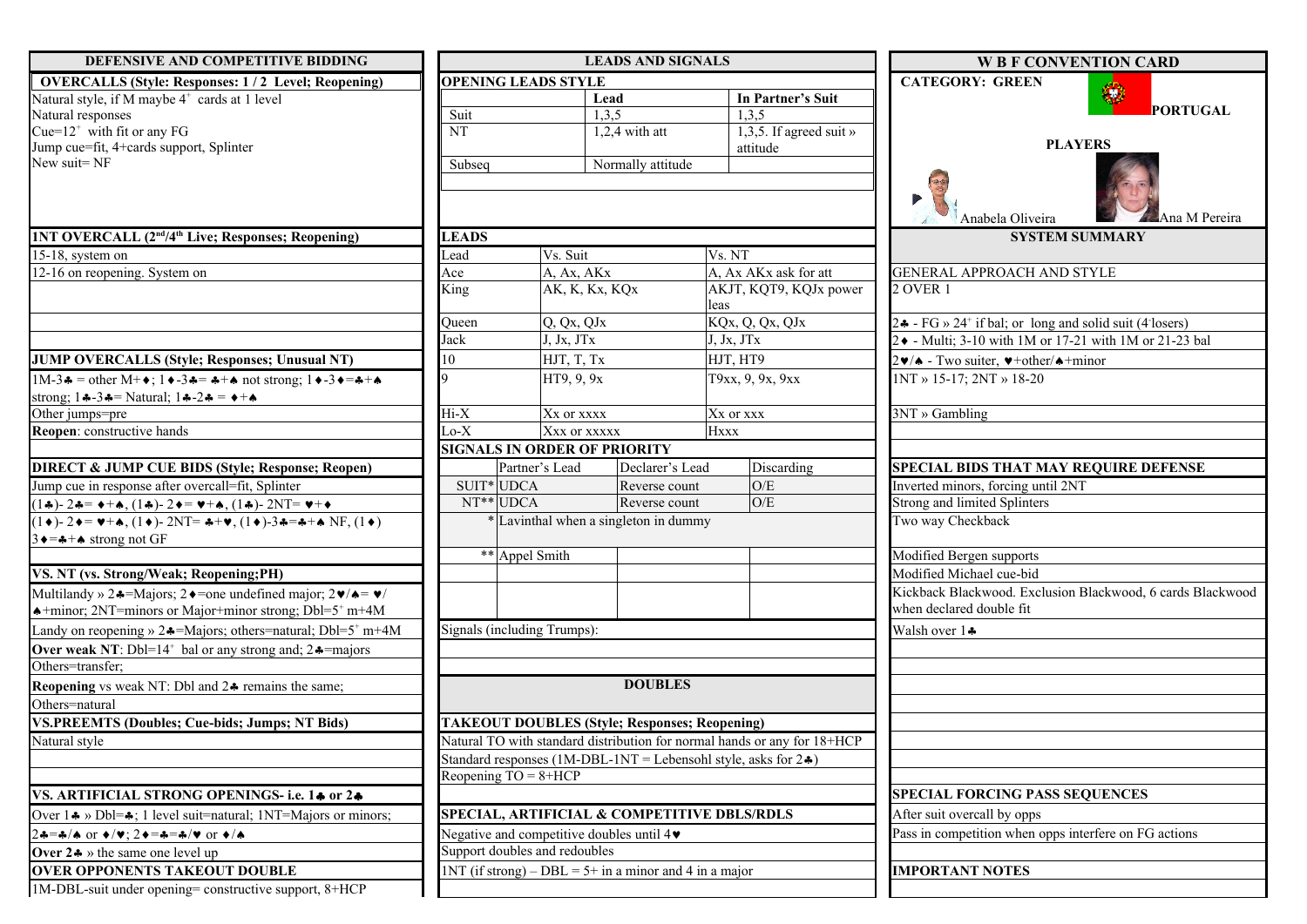|                                                 | TICK IF<br>ARTIFICIAL   | MIN. NO. OF<br>CARDS | NEG.DBL<br>THRU |                                                                     |                                                                                                                                                                                                                                               |                                                                                                                                                                                                              |                                                        |  |  |
|-------------------------------------------------|-------------------------|----------------------|-----------------|---------------------------------------------------------------------|-----------------------------------------------------------------------------------------------------------------------------------------------------------------------------------------------------------------------------------------------|--------------------------------------------------------------------------------------------------------------------------------------------------------------------------------------------------------------|--------------------------------------------------------|--|--|
| <b>OPENING</b>                                  |                         |                      |                 | <b>DESCRIPTION</b>                                                  | <b>RESPONSES</b>                                                                                                                                                                                                                              | <b>SUBSEQUENT ACTION</b>                                                                                                                                                                                     | <b>COMPETITIVE &amp; PASSED</b><br><b>HAND BIDDING</b> |  |  |
| $1 -$                                           |                         | $\overline{3}$       | $4\bullet$      | Natural, $3+$ cards                                                 | Inverted minors, forcing unitl 2NT<br>we bypass $4+\bullet$ with less than 11 and 1+4 card M                                                                                                                                                  | 2way checkback over 1NT (note 1).<br>Checkback over 2NT (note 2)                                                                                                                                             |                                                        |  |  |
| $1\bullet$                                      |                         | 3                    | $4\bullet$      |                                                                     | Inverted minors.(note 3)                                                                                                                                                                                                                      | 2way checkback over 1NT. Checkback over<br>2NT; relay after 2 level M fit (note 4)                                                                                                                           |                                                        |  |  |
| $1$ v                                           |                         | 5                    | $4\bullet$      | Natural, 5+ cards                                                   | 1NT=F1; limited and strong Splinters (note 5).<br>Short and long trials (note 6)<br>Modified Bergen Support; $2NT=15^{\degree}, 2^{\degree}$ cards $\blacktriangledown$                                                                       |                                                                                                                                                                                                              |                                                        |  |  |
| $1 \spadesuit$                                  |                         | $\overline{5}$       | $4\bullet$      | Natural, 5+ cards                                                   | 1NT=F1; 2NT=15 <sup>+</sup> , 2 <sup>+</sup> cards $\triangle$ (note8)                                                                                                                                                                        | Gazzilli (note 7).                                                                                                                                                                                           | Drury                                                  |  |  |
| <b>INT</b>                                      |                         |                      |                 | 15-17, may have 5M                                                  | (note 9). Stayman, transfers $2 \triangle =$ Stayman for<br>minors; $44 = 5 - 5$ major, w/o slam interest;<br>4 + v=transfers w/o slam interest; 4 +=Blackwood                                                                                |                                                                                                                                                                                                              |                                                        |  |  |
| $2 - 2$                                         | $\mathbf X$             |                      |                 | FG, $24^+$ if bal or any<br>distributional hand 4 losers            | CI= Italian control A=2, K=1<br>CI - 2 $\bullet$ =0/1CI; 2 $\bullet$ =2CI; other suits=3 <sup>+</sup> CI, natural<br>suit; 2NT=3 <sup>+</sup> CI, bal                                                                                         | After 2NT » system on                                                                                                                                                                                        |                                                        |  |  |
| $2\bullet$                                      | X                       |                      |                 | Multi, weak or strong M, or 21-<br>23 bal                           | $2\blacktriangleright P/C$ ; $2\blacktriangle = S/O$ if $\blacktriangle$ or INV if $\blacktriangleright$ ; 3m=FG;<br>$3 \vee = P/C$ ; $3 \triangle = FG$ ; $4M = tp$ play; $4 \triangle = bid$ in transfer;<br>4 + = bid your suit; 2NT=relay | $note 10$                                                                                                                                                                                                    |                                                        |  |  |
| $2\bullet$                                      | $\overline{\textbf{X}}$ |                      |                 | $\blacktriangleright$ +other, at least 5-5, limited to<br>11 points | 24=P/C; 2NT=Relay; 3 $\triangleleft$ =FG with $\triangledown$ fit; ; new suit<br>jump=Control Asking Bid                                                                                                                                      |                                                                                                                                                                                                              |                                                        |  |  |
| $2 \triangle$                                   | X                       |                      |                 | $\triangle +$ minor, at least 5-5, limited to<br>11 points          |                                                                                                                                                                                                                                               |                                                                                                                                                                                                              |                                                        |  |  |
| 2NT                                             |                         |                      |                 | 18-20, may have 5M                                                  | Stayman; transfers; 3. = minor asking;<br>4m=blackwood                                                                                                                                                                                        |                                                                                                                                                                                                              |                                                        |  |  |
| 34<br>$3 \bullet$                               |                         | (6)7                 |                 | pre                                                                 | New suit=F1;                                                                                                                                                                                                                                  | After CAB» 1 <sup>st</sup> step=no control; 2 <sup>nd</sup> step=2 <sup>nd</sup><br>control; $3^{rd}$ step= $1^{st}$ control                                                                                 |                                                        |  |  |
| $3*$<br>3 <sub>•</sub>                          |                         | (6)7                 |                 | pre                                                                 |                                                                                                                                                                                                                                               |                                                                                                                                                                                                              |                                                        |  |  |
| 3NT                                             |                         |                      |                 | 7solid minor                                                        | $4\clubsuit = P/C$ ; $4\spadesuit =$ ask for shortness                                                                                                                                                                                        |                                                                                                                                                                                                              |                                                        |  |  |
| 44<br>$4\bullet$<br>$4\bullet$<br>$4\spadesuit$ |                         | 8(7)                 |                 | pre                                                                 |                                                                                                                                                                                                                                               |                                                                                                                                                                                                              |                                                        |  |  |
| 4NT                                             | $\mathbf X$             |                      |                 | Minor two suit                                                      |                                                                                                                                                                                                                                               |                                                                                                                                                                                                              |                                                        |  |  |
|                                                 |                         |                      |                 |                                                                     |                                                                                                                                                                                                                                               | <b>HIGH LEVEL BIDDING</b>                                                                                                                                                                                    |                                                        |  |  |
|                                                 |                         |                      |                 |                                                                     |                                                                                                                                                                                                                                               | Kickback blackwood; Exclusion Blackwood; trump asking in 5 level; 5NT=trump<br>asking for grand slam; anti-controls when p denies a previous control=control on<br>suit deny by p, no control on suit named. |                                                        |  |  |